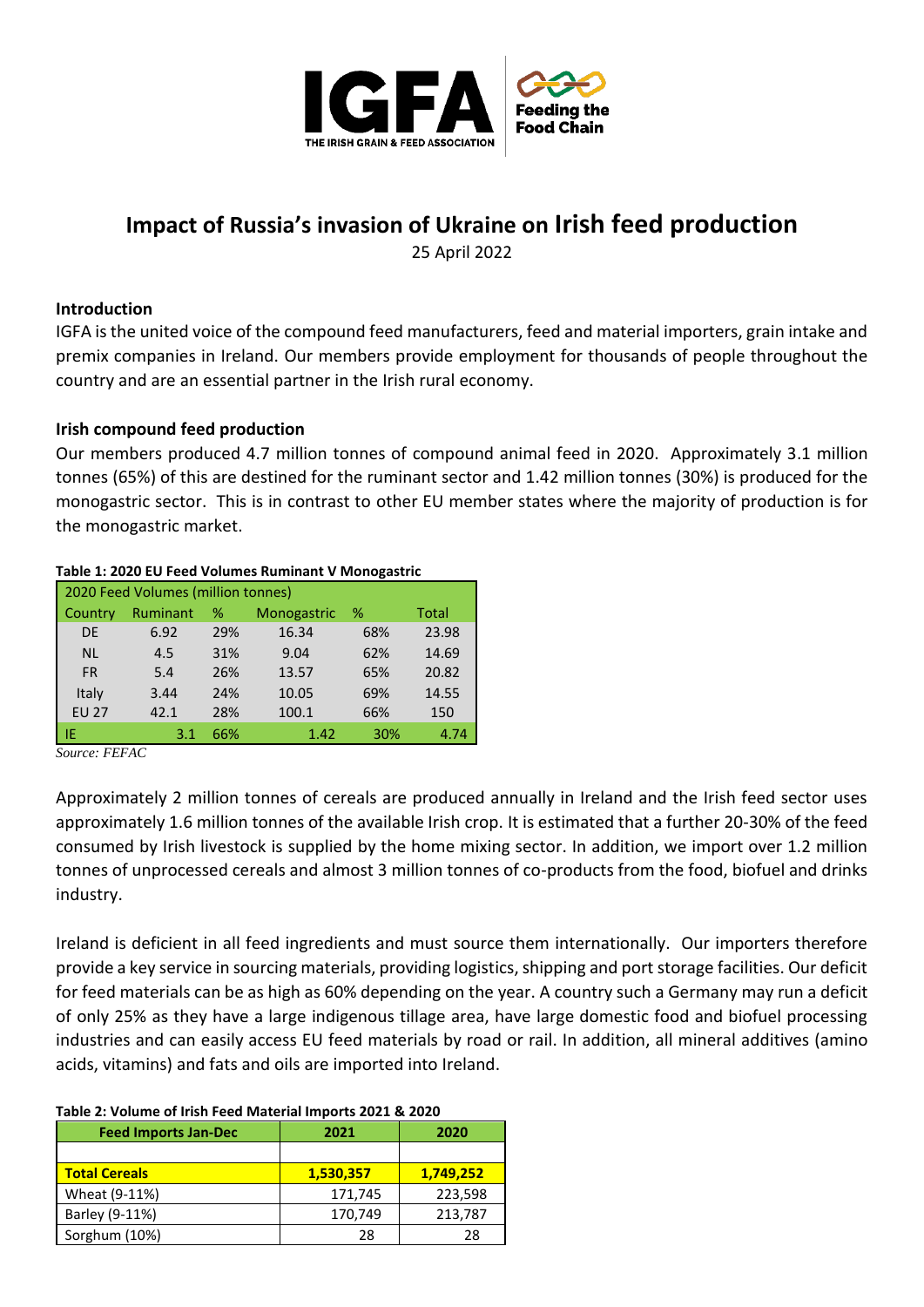| Oats (9-10%)                   | 2,399     | 3,529     |
|--------------------------------|-----------|-----------|
| Maize (9-14%)                  | 1,185,436 | 1,308,310 |
|                                |           |           |
| <b>Total Co products</b>       | 2,966,102 | 2,983,226 |
|                                |           |           |
| <b>Total other Feeds Types</b> | 315,633   | 282,101   |
| Soya beans (40-45%)            | 19,722    | 8,051     |
| Peas (20 - 23%)                | 1,349     | 4,144     |
| Alfalfa                        | 6,737     | 7,147     |
| Compound feed                  | 232,918   | 214,910   |
| Other compound feed            | 54,907    | 47,849    |
|                                |           |           |
| <b>Total Feed Imports</b>      | 4,812,092 | 5,014,579 |

*Source CSO*

Disruption to the global trade in feed materials therefore has immediate and dramatic impacts on the Irish feed sector and in turn, on Irish livestock farmers. Already this year the sector has experienced feed material market disturbances due to weather induced supply issues in major exporting regions combined with logistic problems and freight and labour shortages as a result of the Covid pandemic. These factors have also impacted the availability and price of vitamins, amino acids, vital trace elements and fats and oils. The outbreak of war in Ukraine in February 2022 has exacerbated the disruption and has a dramatic impact on logistics and the availability of feed materials.

# **The impact of Russia's invasion of Ukraine on Irish feed production**

The Ukraine and Russia are major suppliers of maize, wheat, barley, rapeseed, beet pulp and sunflower oil. Most of the wheat and barley crops are harvested in the summer and exported during the autumn. Ukraine maize exports typically take place through the spring into the early summer. This makes them an important source of maize for Ireland and the rest of the EU during this period. It will be later in the spring/summer before supplies are accessible out of the great lakes of North America and Canada. Brazilian and Argentinian corn is generally available in the Summer to early Autumn with the main US corn crop being shipped Autumn/Winter.

The Ukraine alone supplies 9.2 million tonnes of maize to the EU (57% of our imports). In Ireland, we imported a total tonnage of 119,269MT of maize in March 2021 and 86,460T (73%) came from The Ukraine. In the case of beet pulp, we imported 34,783T and 31,500 (90%) originated in Russia.

The current crisis is having an immediate impact on grain exports from the Black Sea region. Traditionally most grain flows out of Odessa and other western ports on the Black Sea but disruptions in the short and medium term due to military strikes means accessing supplies from this region is now impossible.

The grain markets spiked sharply higher in the three weeks following the invasion as countries struggled to secure supplies. Prices fell somewhat in early April as exporters in Ukraine reported renewed movement of some grains by rail over the border for transhipment onwards. It is estimated the maximum exports by rail will be 500,000 T/ month. This is a fraction of what they would normally load through their ports. Improved growing and harvest conditions in South America also provided a small reprieve in prices but values in Chicago Board of Trade have been steadily moving higher over the last 2 weeks as drought in the plains is impacting US wheat crops. Rain across the corn belt has removed any hope of early planting and is starting to cause delays. The early onset of the dry season in Brazil is also contributing to weather risk premiums in markets.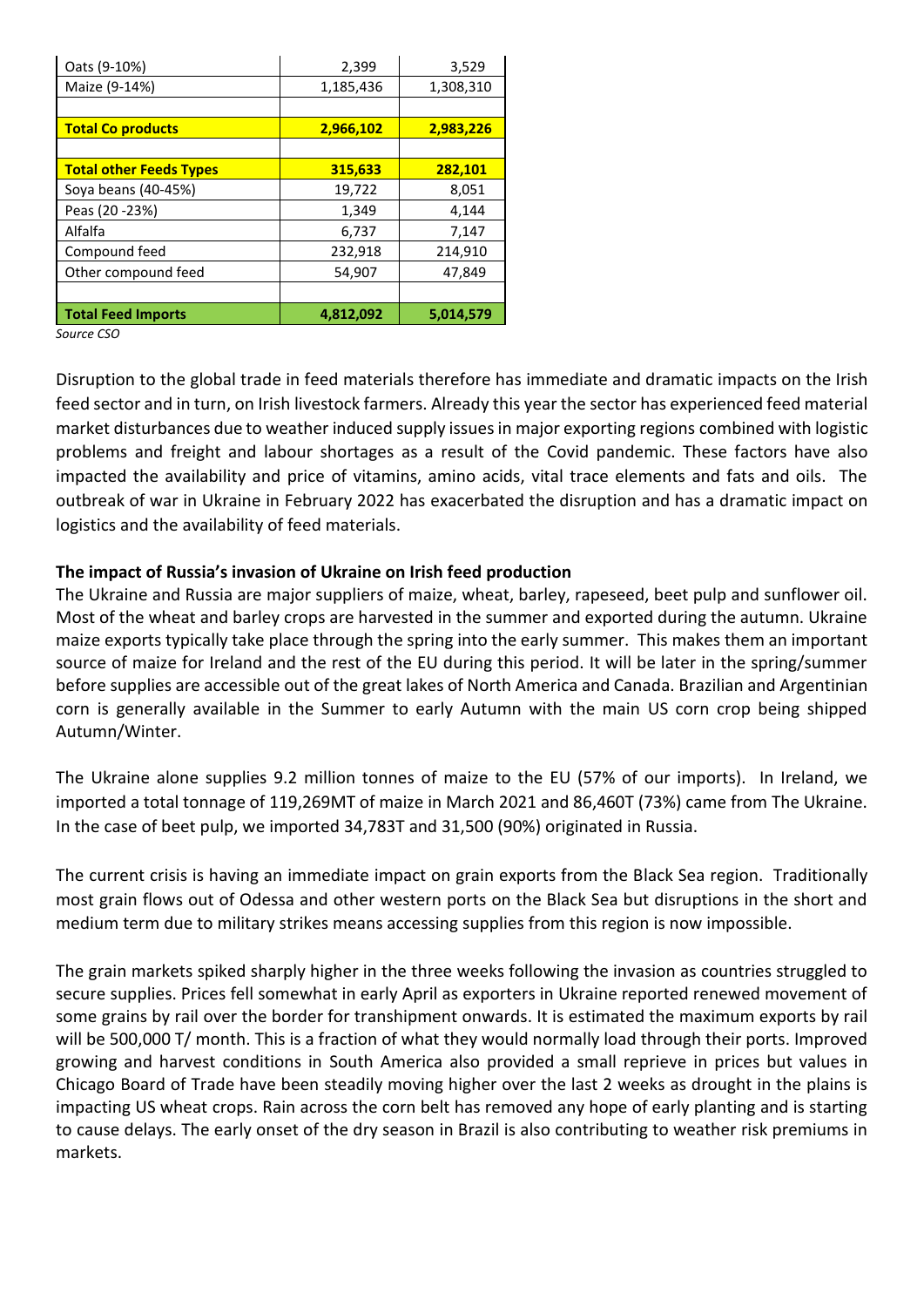### **Long term concerns**

These military operations will also have implications in the long term. The Ukraine and Russia are vital suppliers of agricultural products including seed and fertiliser. This crisis will therefore impact on the ability of EU and Irish farmers to access important arable inputs both for the spring and autumn plantings. The United Nations' International Maritime Organization (IMO) has called for blue corridors to allow the ships to leave the Black Sea without the risk of attack or hitting a mine. The reality that the world may have to survive without black sea grain for a much longer period than originally thought is also now being factored into business planning.

The damage sustained by storage facilities throughout Ukraine as well as export terminals and ports means that there will likely be no exports by sea from Ukraine for the 2022/23 season. The Irish industry along with the rest of Europe is being forced to purchase these supplies from other regions.

Spring planting season in the Ukraine normally starts around the middle of March and given the extent of damage we see in the media, it is unlikely that a normal planting season can happen this spring. The estimates coming from agronomy companies in the region indicate that with fertiliser shortages (winter wheat needs dressing now), damage to infrastructure and the loss of labour to the defence of Ukraine, we can expect no more than 60% of the ground will be drilled with spring wheat, corn or rapeseed.

Ukraine accounts for 11% of the world wheat exports, 16% of barley, 15% of maize, 16% of rapeseed and 50% sunflower seed oil. Russia accounts for 20% wheat, 16% barley, 2% maize, 3% rapeseed and 20% sunflower cake. All these supplies are now in question for the 2022/23 season either through disruption due to the conflict or sanctions on Russian imports. The resultant demand from the EU for replacement corn supplies out of the US has driven maize prices up in recent weeks such that now only Argentinean corn is competitive for April/May and Brazilian corn for June/December. Feed and food security are likely to remain uncertain and very volatile during the next 24 months. It is expected that the EU will be short between 6 and 7 mmt of wheat that would normally come from Black Sea

Meanwhile, in recent weeks Egypt and other North African countries, traditionally dependent on the Ukraine for wheat (for flat bread), withdrew from the markets due to the cost of securing supplies. It is expected that this region will be forced eventually to pay freight costs from India or possibly Australia to secure supplies from their populations. The pressure on supplies and loss of maize from the Baltic region is likely to lead to EU livestock farmers increasing their use of exportable quality wheat to feed livestock. This will have further consequences for the most vulnerable countries.



#### **Table 3 - Every 2 MMT less maize imported results in 1 MMT less wheat exported (5 year)**